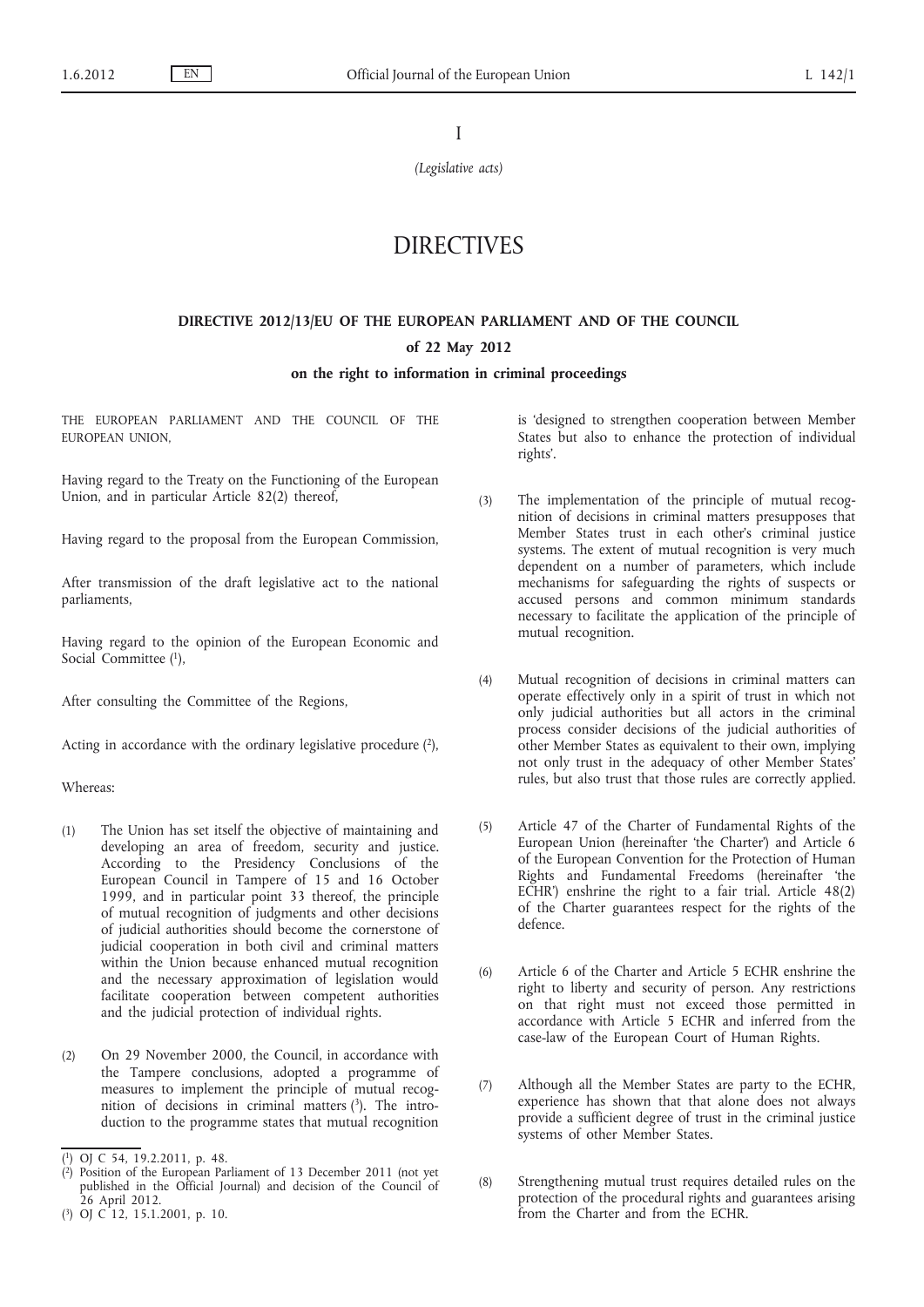- (9) Article 82(2) of the Treaty on the Functioning of the European Union provides for the establishment of minimum rules applicable in the Member States so as to facilitate mutual recognition of judgments and judicial decisions and police and judicial cooperation in criminal matters having a cross-border dimension. That Article refers to 'the rights of individuals in criminal procedure' as one of the areas in which minimum rules may be established.
- (10) Common minimum rules should lead to increased confidence in the criminal justice systems of all Member States, which, in turn, should lead to more efficient judicial cooperation in a climate of mutual trust. Such common minimum rules should be established in the field of information in criminal proceedings.
- (11) On 30 November 2009, the Council adopted a resolution on a Roadmap for strengthening procedural rights of suspected or accused persons in criminal proceedings  $(1)$  (hereinafter 'the Roadmap'). Taking a step-by-step approach, the Roadmap called for the adoption of measures regarding the right to translation and interpretation (measure A), the right to information on rights and information about the charges (measure B), the right to legal advice and legal aid (measure C), the right to communication with relatives, employers and consular authorities (measure D), and special safeguards for suspects or accused persons who are vulnerable (measure E). The Roadmap emphasises that the order of the rights is only indicative and thus implies that it may be changed in accordance with priorities. The Roadmap is designed to operate as a whole; only when all its component parts have been implemented will its benefits be felt in full.
- (12) On 11 December 2009, the European Council welcomed the Roadmap and made it part of the Stockholm Programme — An open and secure Europe serving and protecting citizens (2) (point 2.4). The European Council underlined the non-exhaustive character of the Roadmap, by inviting the Commission to examine further elements of minimum procedural rights for suspects and accused persons, and to assess whether other issues, for instance the presumption of innocence, need to be addressed, in order to promote better cooperation in that area.
- (13) The first measure adopted pursuant to the Roadmap, measure A, was Directive 2010/64/EU of the European Parliament and of the Council of 20 October 2010 on the right to interpretation and translation in criminal proceedings  $(3)$ .
- (14) This Directive relates to measure B of the Roadmap. It lays down common minimum standards to be applied in the field of information about rights and about the accusation to be given to persons suspected or accused of having committed a criminal offence, with a view to enhancing mutual trust among Member States. This

Directive builds on the rights laid down in the Charter, and in particular Articles 6, 47 and 48 thereof, by building upon Articles 5 and 6 ECHR as interpreted by the European Court of Human Rights. In this Directive, the term 'accusation' is used to describe the same concept as the term 'charge' used in Article 6(1) ECHR.

- (15) In its Communication of 20 April 2010 entitled 'Delivering an area of freedom, security and justice for Europe's citizens — Action Plan Implementing the Stockholm Programme', the Commission announced that it would present a proposal on the right to information on rights and information about charges in 2010.
- (16) This Directive should apply to suspects and accused persons regardless of their legal status, citizenship or nationality.
- (17) In some Member States an authority other than a court having jurisdiction in criminal matters has competence for imposing sanctions in relation to relatively minor offences. That may be the case, for example, in relation to traffic offences which are committed on a large scale and which might be established following a traffic control. In such situations, it would be unreasonable to require that the competent authority ensure all the rights under this Directive. Where the law of a Member State provides for the imposition of a sanction regarding minor offences by such an authority and there is either a right of appeal or the possibility for the case to be otherwise referred to a court having jurisdiction in criminal matters, this Directive should therefore apply only to the proceedings before that court following such an appeal or referral.
- (18) The right to information about procedural rights, which is inferred from the case-law of the European Court of Human Rights, should be explicitly established by this Directive.
- (19) The competent authorities should inform suspects or accused persons promptly of those rights, as they apply under national law, which are essential to safeguarding the fairness of the proceedings, either orally or in writing, as provided for by this Directive. In order to allow the practical and effective exercise of those rights, the information should be provided promptly in the course of the proceedings and at the latest before the first official interview of the suspect or accused person by the police or by another competent authority.
- (20) This Directive lays down minimum rules with respect to the information on rights of suspects or accused persons. This is without prejudice to information to be given on other procedural rights arising out of the Charter, the ECHR, national law and applicable Union law as interpreted by the relevant courts and tribunals. Once the information about a particular right has been provided, the competent authorities should not be required to

<sup>(</sup> 1) OJ C 295, 4.12.2009, p. 1.

<sup>(</sup> 2) OJ C 115, 4.5.2010, p. 1.

<sup>(</sup> 3) OJ L 280, 26.10.2010, p. 1.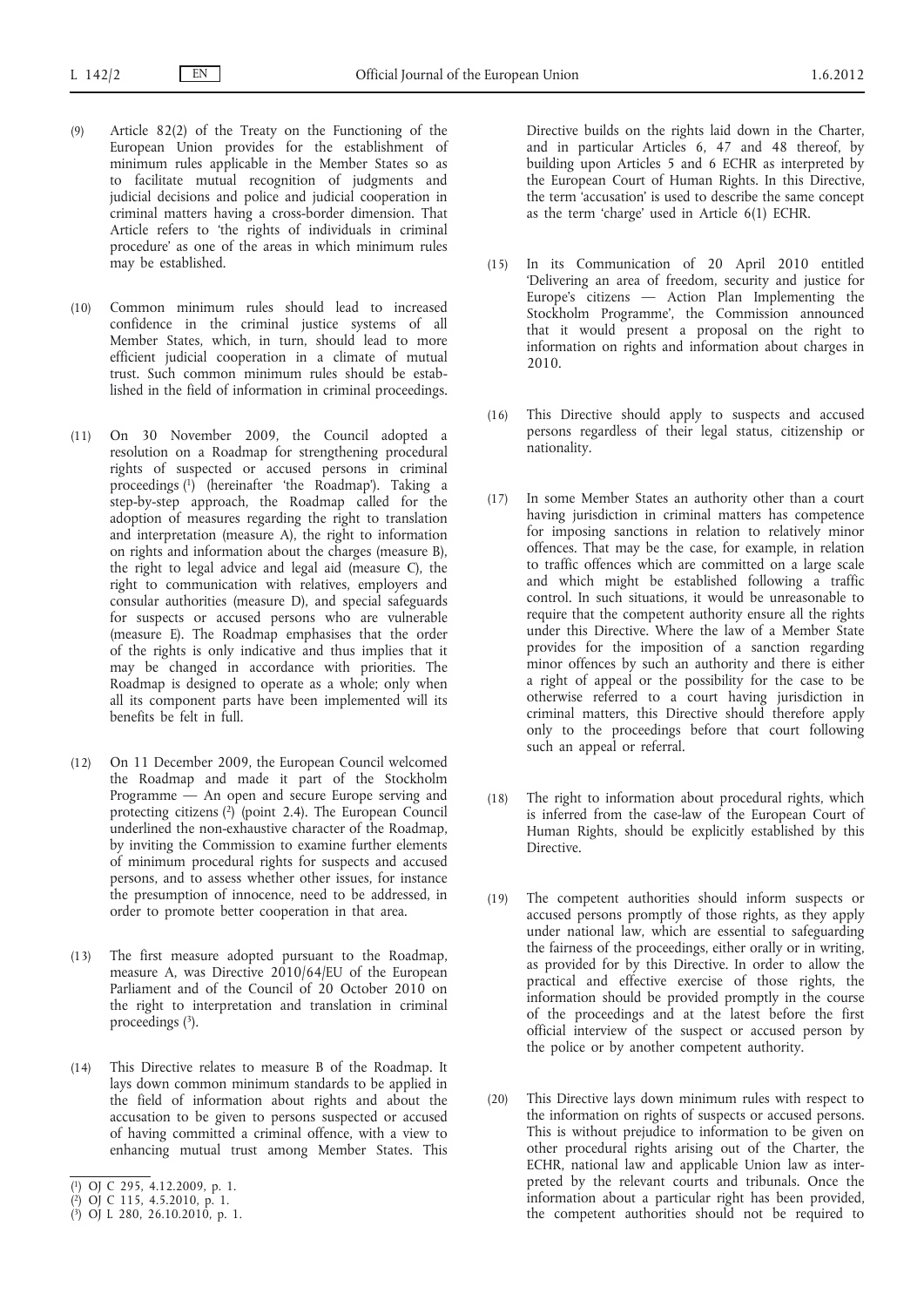reiterate it, unless the specific circumstances of the case or the specific rules laid down in national law so require.

- (21) References in this Directive to suspects or accused persons who are arrested or detained should be understood to refer to any situation where, in the course of criminal proceedings, suspects or accused persons are deprived of liberty within the meaning of Article  $5(1)(c)$  ECHR, as interpreted by the case-law of the European Court of Human Rights.
- (22) Where suspects or accused persons are arrested or detained, information about applicable procedural rights should be given by means of a written Letter of Rights drafted in an easily comprehensible manner so as to assist those persons in understanding their rights. Such a Letter of Rights should be provided promptly to each arrested person when deprived of liberty by the intervention of law enforcement authorities in the context of criminal proceedings. It should include basic information concerning any possibility to challenge the lawfulness of the arrest, obtaining a review of the detention, or requesting provisional release where, and to the extent that, such a right exists in national law. To help Member States draw up such a Letter of Rights, a model is provided in Annex I. That model is indicative and may be subject to review in the context of the Commission's report on the implementation of this Directive and also once all the Roadmap measures have entered into force. The Letter of Rights may include other relevant procedural rights that apply in Member States.
- (23) Specific conditions and rules relating to the right of suspects or accused persons to have another person informed about their arrest or detention are to be determined by the Member States in their national law. As set out in the Roadmap, the exercise of that right should not prejudice the due course of the criminal proceedings.
- (24) This Directive is without prejudice to the provisions of national law concerning safety of persons remaining in detention facilities.
- (25) Member States should ensure that, when providing information in accordance with this Directive, suspects or accused persons are provided, where necessary, with translations or interpretation into a language that they understand, in accordance with the standards set out in Directive 2010/64/EU.
- (26) When providing suspects or accused persons with information in accordance with this Directive, competent authorities should pay particular attention to persons who cannot understand the content or meaning of the information, for example because of their youth or their mental or physical condition.
- (27) Persons accused of having committed a criminal offence should be given all the information on the accusation

necessary to enable them to prepare their defence and to safeguard the fairness of the proceedings.

- (28) The information provided to suspects or accused persons about the criminal act they are suspected or accused of having committed should be given promptly, and at the latest before their first official interview by the police or another competent authority, and without prejudicing the course of ongoing investigations. A description of the facts, including, where known, time and place, relating to the criminal act that the persons are suspected or accused of having committed and the possible legal classification of the alleged offence should be given in sufficient detail, taking into account the stage of the criminal proceedings when such a description is given, to safeguard the fairness of the proceedings and allow for an effective exercise of the rights of the defence.
- (29) Where, in the course of the criminal proceedings, the details of the accusation change to the extent that the position of suspects or accused persons is substantially affected, this should be communicated to them where necessary to safeguard the fairness of the proceedings and in due time to allow for an effective exercise of the rights of the defence.
- (30) Documents and, where appropriate, photographs, audio and video recordings, which are essential to challenging effectively the lawfulness of an arrest or detention of suspects or accused persons in accordance with national law, should be made available to suspects or accused persons or to their lawyers at the latest before a competent judicial authority is called to decide upon the lawfulness of the arrest or detention in accordance with Article 5(4) ECHR, and in due time to allow the effective exercise of the right to challenge the lawfulness of the arrest or detention.
- (31) For the purpose of this Directive, access to the material evidence, as defined in national law, whether for or against the suspect or accused person, which is in the possession of the competent authorities in relation to the specific criminal case, should include access to materials such as documents, and where appropriate photographs and audio and video recordings. Such materials may be contained in a case file or otherwise held by competent authorities in any appropriate way in accordance with national law.
- (32) Access to the material evidence in the possession of the competent authorities, whether for or against the suspect or accused person, as provided for under this Directive, may be refused, in accordance with national law, where such access may lead to a serious threat to the life or fundamental rights of another person or where refusal of such access is strictly necessary to safeguard an important public interest. Any refusal of such access must be weighed against the rights of the defence of the suspect or accused person, taking into account the different stages of the criminal proceedings. Restrictions on such access should be interpreted strictly and in accordance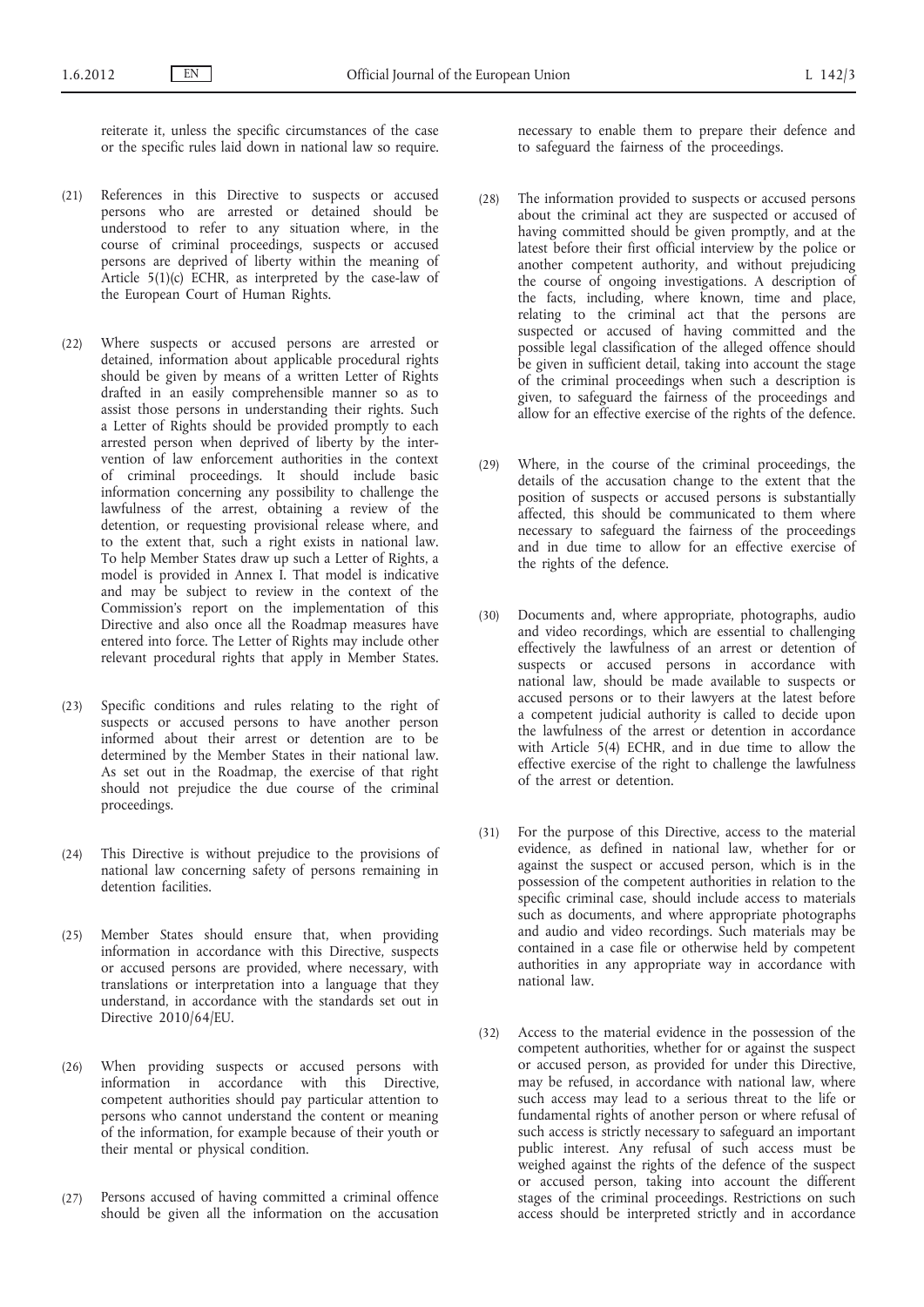with the principle of the right to a fair trial under the ECHR and as interpreted by the case-law of the European Court of Human Rights.

- (33) The right of access to the materials of a case should be without prejudice to the provisions of national law on the protection of personal data and the whereabouts of protected witnesses.
- (34) Access to the materials of the case, as provided for by this Directive, should be provided free of charge, without prejudice to provisions of national law providing for fees to be paid for documents to be copied from the case file or for sending materials to the persons concerned or to their lawyer.
- (35) Where information is provided in accordance with this Directive, the competent authorities should take note of this in accordance with existing recording procedures under national law and should not be subject to any additional obligation to introduce new mechanisms or to any additional administrative burden.
- (36) Suspects or accused persons or their lawyers should have the right to challenge, in accordance with national law, the possible failure or refusal of the competent authorities to provide information or to disclose certain materials of the case in accordance with this Directive. That right does not entail the obligation for Member States to provide for a specific appeal procedure, a separate mechanism, or a complaint procedure in which such failure or refusal may be challenged.
- (37) Without prejudice to judicial independence and to differences in the organisation of the judiciary across the Union, Member States should provide or encourage the provision of adequate training with respect to the objectives of this Directive to the relevant officials in Member States.
- (38) Member States should undertake all the necessary action to comply with this Directive. A practical and effective implementation of some of the provisions such as the obligation to provide suspects or accused persons with information about their rights in simple and accessible language could be achieved by different means including non-legislative measures such as appropriate training for the competent authorities or by a Letter of Rights drafted in simple and non-technical language so as to be easily understood by a lay person without any knowledge of criminal procedural law.
- (39) The right to written information about rights on arrest provided for in this Directive should also apply, *mutatis mutandis*, to persons arrested for the purpose of the execution of a European Arrest Warrant under Council

Framework Decision 2002/584/JHA of 13 June 2002 on the European arrest warrant and the surrender procedures between Member States (1). To help Member States draw up a Letter of Rights for such persons, a model is provided in Annex II. That model is indicative and may be subject to review in the context of the Commission's report on implementation of this Directive and also once all the Roadmap measures have come into force.

- (40) This Directive sets minimum rules. Member States may extend the rights set out in this Directive in order to provide a higher level of protection also in situations not explicitly dealt with in this Directive. The level of protection should never fall below the standards provided by the ECHR as interpreted in the case-law of the European Court of Human Rights.
- (41) This Directive respects fundamental rights and observes the principles recognised by the Charter. In particular, this Directive seeks to promote the right to liberty, the right to a fair trial and the rights of the defence. It should be implemented accordingly.
- (42) The provisions of this Directive that correspond to rights guaranteed by the ECHR should be interpreted and implemented consistently with those rights, as interpreted in the case-law of the European Court of Human Rights.
- (43) Since the objective of this Directive, namely establishing common minimum standards relating to the right to information in criminal proceedings, cannot be achieved by Member States acting unilaterally, at national, regional or local level, and can therefore, by reason of its scale and effects, be better achieved at Union level, the Union may adopt measures in accordance with the principle of subsidiarity as set out in Article 5 of the Treaty on European Union. In accordance with the principle of proportionality, as set out in that Article, this Directive does not go beyond what is necessary in order to achieve that objective.
- (44) In accordance with Article 3 of the Protocol (No 21) on the position of the United Kingdom and Ireland in respect of the Area of Freedom, Security and Justice, annexed to the Treaty on European Union and to the Treaty on the Functioning of the European Union, those Member States have notified their wish to take part in the adoption and application of this Directive.
- (45) In accordance with Articles 1 and 2 of the Protocol (No 22) on the position of Denmark, annexed to the Treaty on European Union and to the Treaty on the Functioning of the European Union, Denmark is not taking part in the adoption of this Directive and is not bound by it or subject to its application,

<sup>(</sup> 1) OJ L 190, 18.7.2002, p. 1.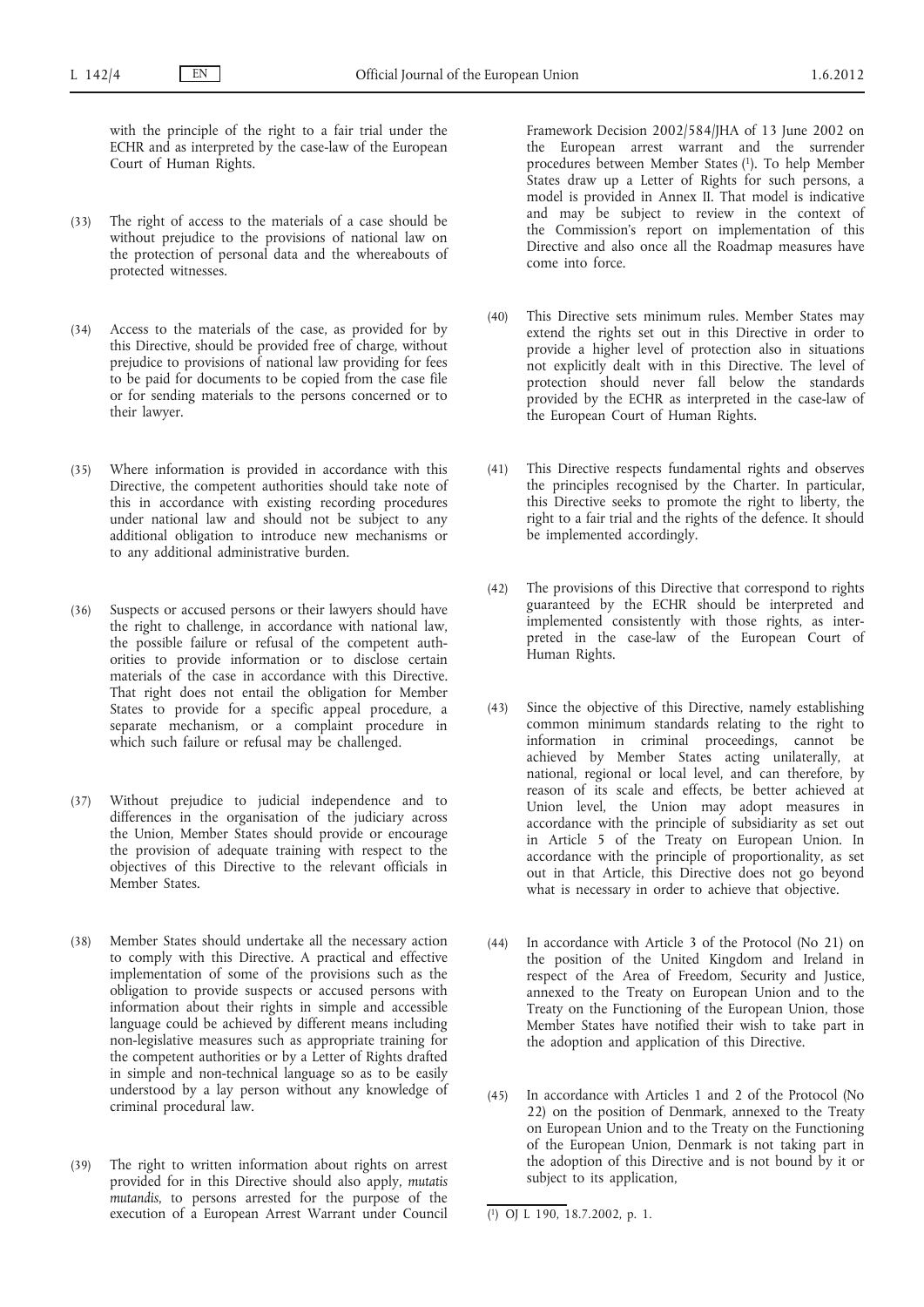HAVE ADOPTED THIS DIRECTIVE:

## *Article 1*

## **Subject matter**

This Directive lays down rules concerning the right to information of suspects or accused persons, relating to their rights in criminal proceedings and to the accusation against them. It also lays down rules concerning the right to information of persons subject to a European Arrest Warrant relating to their rights.

#### *Article 2*

## **Scope**

1. This Directive applies from the time persons are made aware by the competent authorities of a Member State that they are suspected or accused of having committed a criminal offence until the conclusion of the proceedings, which is understood to mean the final determination of the question whether the suspect or accused person has committed the criminal offence, including, where applicable, sentencing and the resolution of any appeal.

2. Where the law of a Member State provides for the imposition of a sanction regarding minor offences by an authority other than a court having jurisdiction in criminal matters, and the imposition of such a sanction may be appealed to such a court, this Directive shall apply only to the proceedings before that court, following such an appeal.

#### *Article 3*

#### **Right to information about rights**

Member States shall ensure that suspects or accused persons are provided promptly with information concerning at least the following procedural rights, as they apply under national law, in order to allow for those rights to be exercised effectively:

- (a) the right of access to a lawyer;
- (b) any entitlement to free legal advice and the conditions for obtaining such advice;
- (c) the right to be informed of the accusation, in accordance with Article 6:
- (d) the right to interpretation and translation;
- (e) the right to remain silent.

2. Member States shall ensure that the information provided for under paragraph 1 shall be given orally or in writing, in simple and accessible language, taking into account any particular needs of vulnerable suspects or vulnerable accused persons.

#### *Article 4*

#### **Letter of Rights on arrest**

1. Member States shall ensure that suspects or accused persons who are arrested or detained are provided promptly with a written Letter of Rights. They shall be given an opportunity to read the Letter of Rights and shall be allowed to keep it in their possession throughout the time that they are deprived of liberty.

2. In addition to the information set out in Article 3, the Letter of Rights referred to in paragraph 1 of this Article shall contain information about the following rights as they apply under national law:

- (a) the right of access to the materials of the case;
- (b) the right to have consular authorities and one person informed;
- (c) the right of access to urgent medical assistance; and
- (d) the maximum number of hours or days suspects or accused persons may be deprived of liberty before being brought before a judicial authority.

3. The Letter of Rights shall also contain basic information about any possibility, under national law, of challenging the lawfulness of the arrest; obtaining a review of the detention; or making a request for provisional release.

4. The Letter of Rights shall be drafted in simple and accessible language. An indicative model Letter of Rights is set out in Annex I.

5. Member States shall ensure that suspects or accused persons receive the Letter of Rights written in a language that they understand. Where a Letter of Rights is not available in the appropriate language, suspects or accused persons shall be informed of their rights orally in a language that they understand. A Letter of Rights in a language that they understand shall then be given to them without undue delay.

#### *Article 5*

#### **Letter of Rights in European Arrest Warrant proceedings**

1. Member States shall ensure that persons who are arrested for the purpose of the execution of a European Arrest Warrant are provided promptly with an appropriate Letter of Rights containing information on their rights according to the law implementing Framework Decision 2002/584/JHA in the executing Member State.

2. The Letter of Rights shall be drafted in simple and accessible language. An indicative model Letter of Rights is set out in Annex II.

## *Article 6*

#### **Right to information about the accusation**

1. Member States shall ensure that suspects or accused persons are provided with information about the criminal act they are suspected or accused of having committed. That information shall be provided promptly and in such detail as is necessary to safeguard the fairness of the proceedings and the effective exercise of the rights of the defence.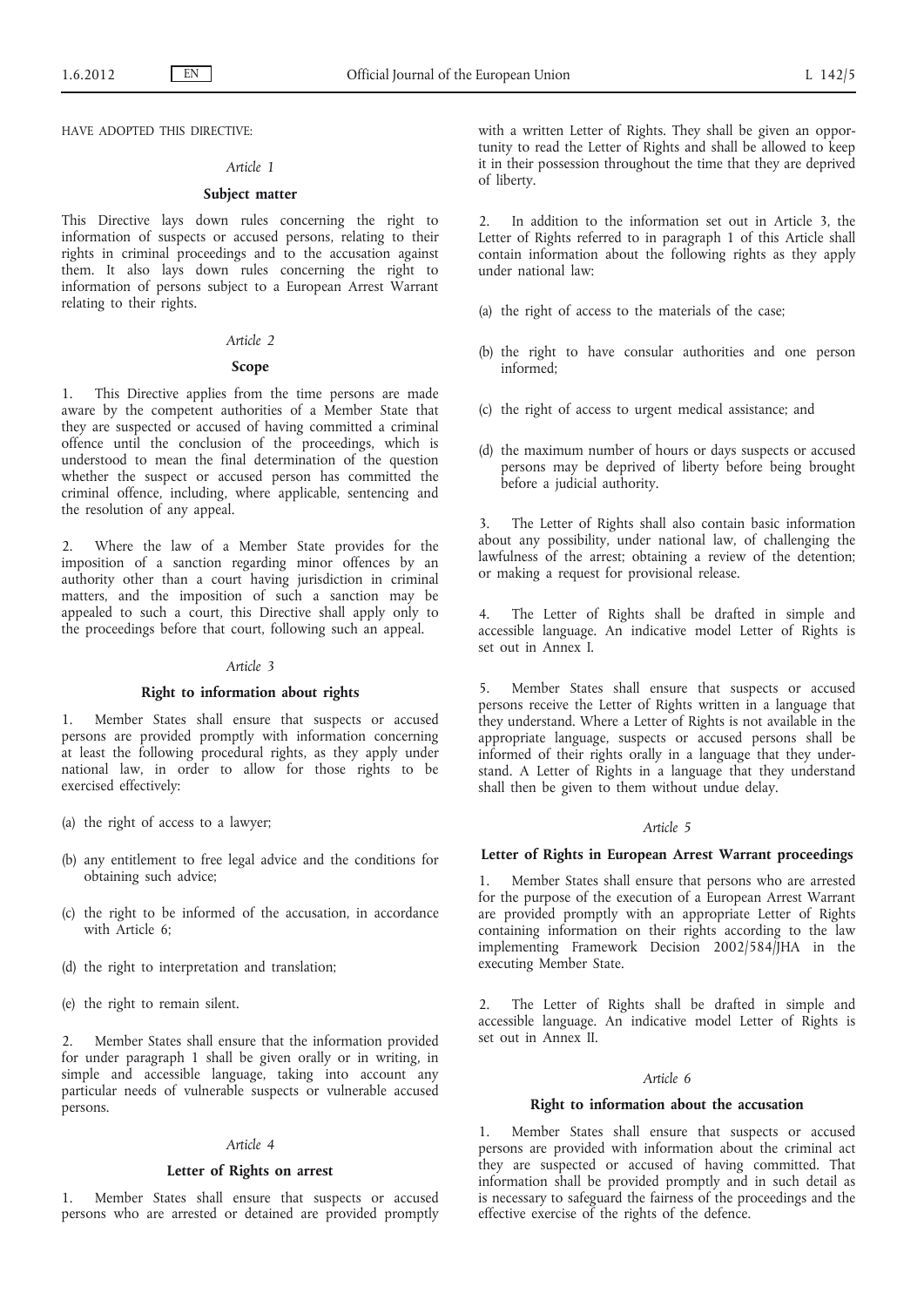2. Member States shall ensure that suspects or accused persons who are arrested or detained are informed of the reasons for their arrest or detention, including the criminal act they are suspected or accused of having committed.

3. Member States shall ensure that, at the latest on submission of the merits of the accusation to a court, detailed information is provided on the accusation, including the nature and legal classification of the criminal offence, as well as the nature of participation by the accused person.

Member States shall ensure that suspects or accused persons are informed promptly of any changes in the information given in accordance with this Article where this is necessary to safeguard the fairness of the proceedings.

#### *Article 7*

## **Right of access to the materials of the case**

Where a person is arrested and detained at any stage of the criminal proceedings, Member States shall ensure that documents related to the specific case in the possession of the competent authorities which are essential to challenging effectively, in accordance with national law, the lawfulness of the arrest or detention, are made available to arrested persons or to their lawyers.

2. Member States shall ensure that access is granted at least to all material evidence in the possession of the competent authorities, whether for or against suspects or accused persons, to those persons or their lawyers in order to safeguard the fairness of the proceedings and to prepare the defence.

3. Without prejudice to paragraph 1, access to the materials referred to in paragraph 2 shall be granted in due time to allow the effective exercise of the rights of the defence and at the latest upon submission of the merits of the accusation to the judgment of a court. Where further material evidence comes into the possession of the competent authorities, access shall be granted to it in due time to allow for it to be considered.

4. By way of derogation from paragraphs 2 and 3, provided that this does not prejudice the right to a fair trial, access to certain materials may be refused if such access may lead to a serious threat to the life or the fundamental rights of another person or if such refusal is strictly necessary to safeguard an important public interest, such as in cases where access could prejudice an ongoing investigation or seriously harm the national security of the Member State in which the criminal proceedings are instituted. Member States shall ensure that, in accordance with procedures in national law, a decision to refuse access to certain materials in accordance with this paragraph is taken by a judicial authority or is at least subject to judicial review.

5. Access, as referred to in this Article, shall be provided free of charge.

## *Article 8*

## **Verification and remedies**

1. Member States shall ensure that when information is provided to suspects or accused persons in accordance with Articles 3 to 6 this is noted using the recording procedure specified in the law of the Member State concerned.

2. Member States shall ensure that suspects or accused persons or their lawyers have the right to challenge, in accordance with procedures in national law, the possible failure or refusal of the competent authorities to provide information in accordance with this Directive.

#### *Article 9*

#### **Training**

Without prejudice to judicial independence and differences in the organisation of the judiciary across the Union, Member States shall request those responsible for the training of judges, prosecutors, police and judicial staff involved in criminal proceedings to provide appropriate training with respect to the objectives of this Directive.

## *Article 10*

## **Non-regression**

Nothing in this Directive shall be construed as limiting or derogating from any of the rights or procedural safeguards that are ensured under the Charter, the ECHR, other relevant provisions of international law or the law of any Member State which provides a higher level of protection.

## *Article 11*

#### **Transposition**

1. Member States shall bring into force the laws, regulations and administrative provisions necessary to comply with this Directive by 2 June 2014.

2. Member States shall transmit the text of those measures to the Commission.

3. When Member States adopt those measures they shall contain a reference to this Directive or be accompanied by such a reference on the occasion of their official publication. The methods of making such reference shall be laid down by the Member States.

#### *Article 12*

#### **Report**

The Commission shall, by 2 June 2015, submit a report to the European Parliament and to the Council, assessing the extent to which the Member States have taken the necessary measures in order to comply with this Directive, accompanied, if necessary, by legislative proposals.

## *Article 13*

#### **Entry into force**

This Directive shall enter into force on the twentieth day following that of its publication in the *Official Journal of the European Union*.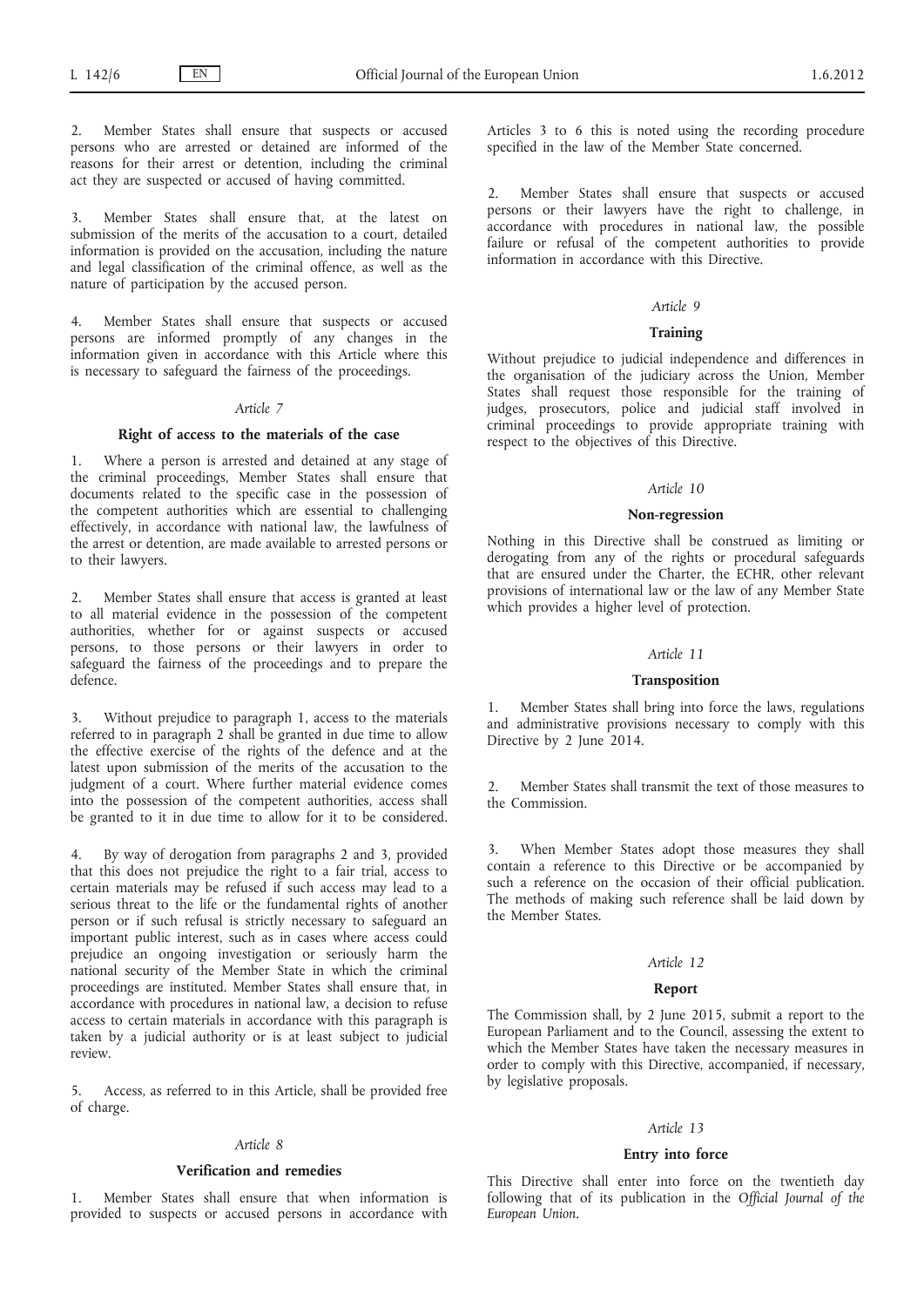## *Article 14*

## **Addressees**

This Directive is addressed to the Member States in accordance with the Treaties.

Done at Strasbourg, 22 May 2012.

*For the European Parliament The President* M. SCHULZ

*For the Council The President* N. WAMMEN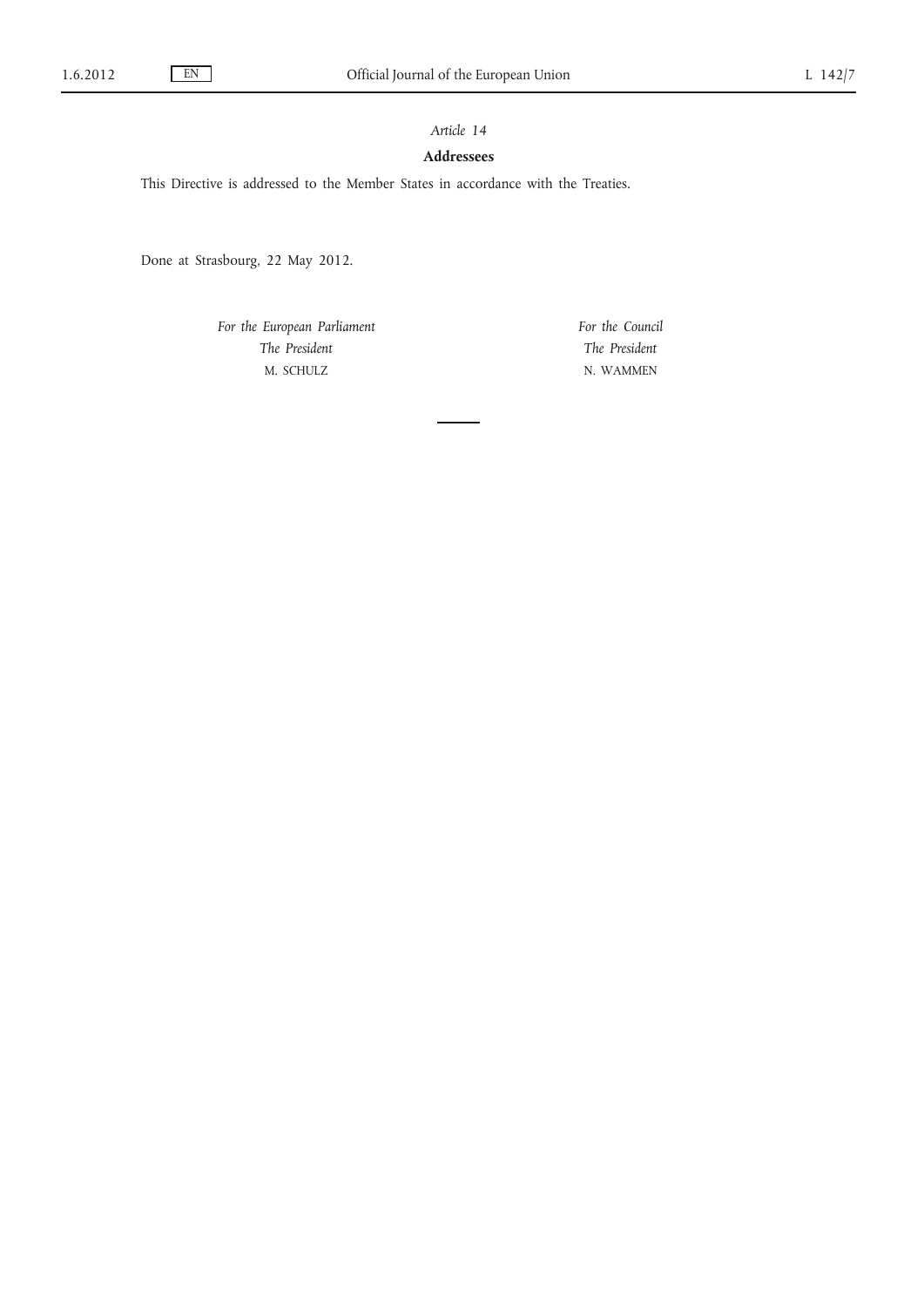#### *ANNEX I*



#### **Indicative model Letter of Rights**

The sole purpose of this model is to assist national authorities in drawing up their Letter of Rights at national level. Member States are not bound to use this model. When preparing their Letter of Rights, Member States may amend this model in order to align it with their national rules and add further useful information. The Member State's Letter of Rights must be given upon arrest or detention. This however does not prevent Member States from providing suspects or accused persons with written information in other situations during criminal proceedings.

You have the following rights when you are arrested or detained:

#### A. ASSISTANCE OF A LAWYER/ENTITLEMENT TO LEGAL AID

You have the right to speak confidentially to a lawyer. A lawyer is independent from the police. Ask the police if you need help to get in contact with a lawyer, the police shall help you. In certain cases the assistance may be free of charge. Ask the police for more information.

#### B. INFORMATION ABOUT THE ACCUSATION

You have the right to know why you have been arrested or detained and what you are suspected or accused of having done.

#### C. INTERPRETATION AND TRANSLATION

If you do not speak or understand the language spoken by the police or other competent authorities, you have the right to be assisted by an interpreter, free of charge. The interpreter may help you to talk to your lawyer and must keep the content of that communication confidential. You have the right to translation of at least the relevant passages of essential documents, including any order by a judge allowing your arrest or keeping you in custody, any charge or indictment and any judgment. You may in some circumstances be provided with an oral translation or summary.

## D. RIGHT TO REMAIN SILENT

While questioned by the police or other competent authorities, you do not have to answer questions about the alleged offence. Your lawyer can help you to decide on that.

#### E. ACCESS TO DOCUMENTS

When you are arrested and detained, you (or your lawyer) have the right to access essential documents you need to challenge the arrest or detention. If your case goes to court, you (or your lawyer) have the right to access the material evidence for or against you.

#### F. INFORMING SOMEONE ELSE ABOUT YOUR ARREST OR DETENTION/INFORMING YOUR CONSULATE OR EMBASSY

When you are arrested or detained, you should tell the police if you want someone to be informed of your detention, for example a family member or your employer. In certain cases the right to inform another person of your detention may be temporarily restricted. In such cases the police will inform you of this.

If you are a foreigner, tell the police if you want your consular authority or embassy to be informed of your detention. Please also tell the police if you want to contact an official of your consular authority or embassy.

## G. URGENT MEDICAL ASSISTANCE

When you are arrested or detained, you have the right to urgent medical assistance. Please let the police know if you are in need of such assistance.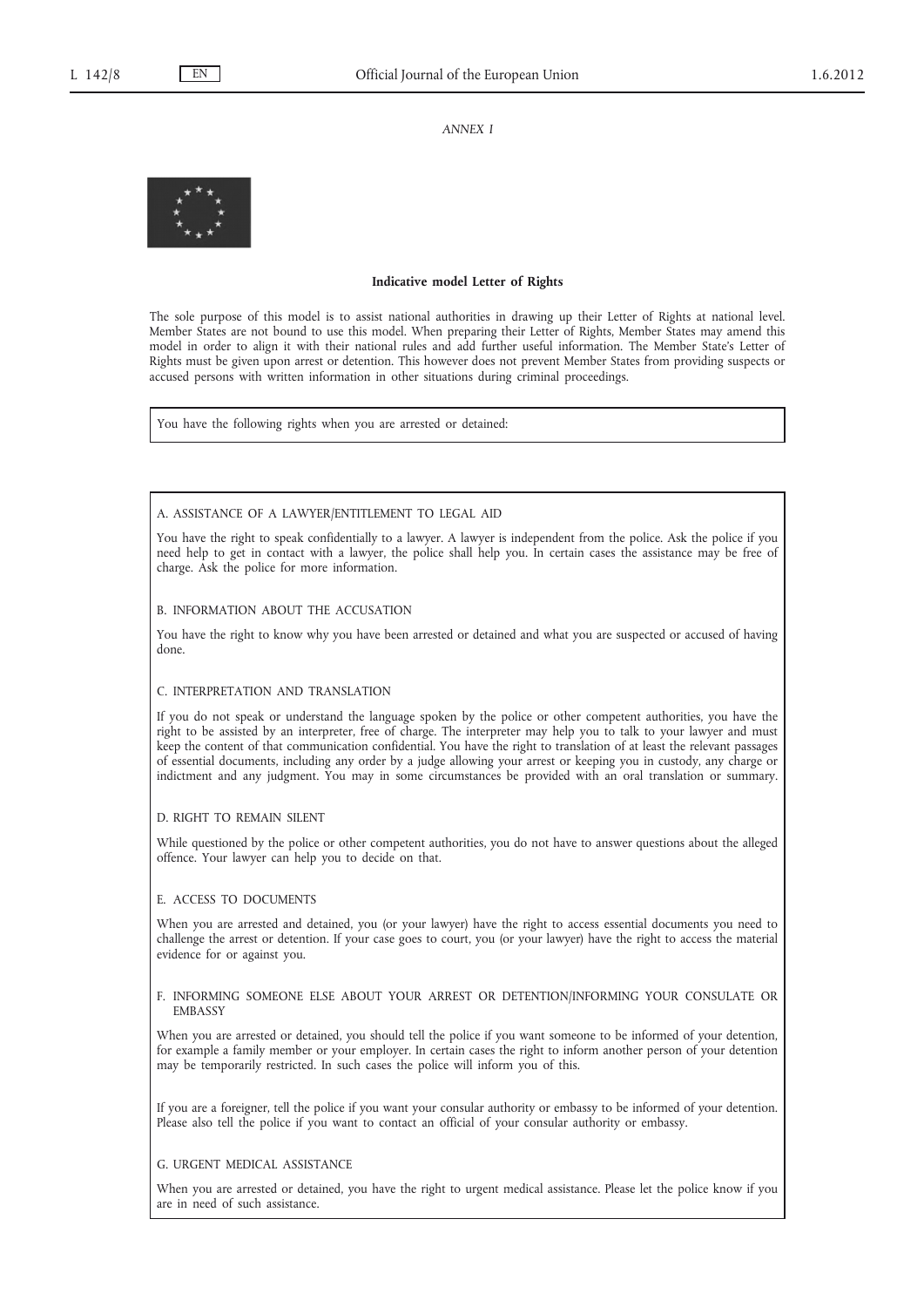## H. PERIOD OF DEPRIVATION OF LIBERTY

After your arrest you may be deprived of liberty or detained for a maximum period of … [fill in applicable number of hours/days]. At the end of that period you must either be released or be heard by a judge who will decide on your further detention. Ask your lawyer or the judge for information about the possibility to challenge your arrest, to review the detention or to ask for provisional release.